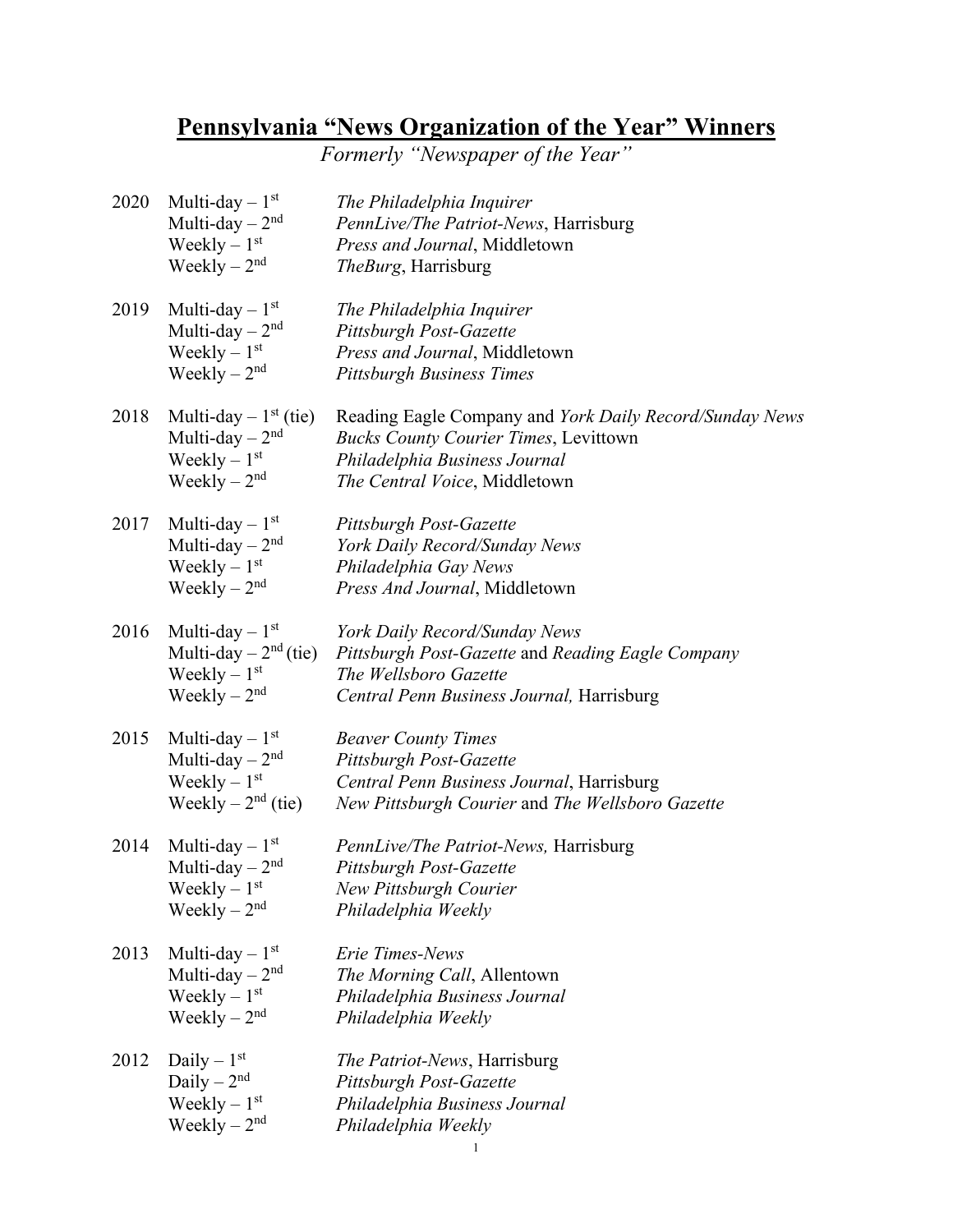| 2011 | Daily - $1st$<br>Daily - $2nd$<br>Weekly - 1st<br>Weekly - $2nd$               | York Daily Record/Sunday News<br>The Patriot-News, Harrisburg<br>The Almanac, McMurray<br>Philadelphia Weekly                                                                               |
|------|--------------------------------------------------------------------------------|---------------------------------------------------------------------------------------------------------------------------------------------------------------------------------------------|
| 2010 | Daily - $1st$<br>Daily - $2nd$<br>Weekly - 1st<br>Weekly - $2nd$               | The Patriot-News, Harrisburg<br>Erie Times-News<br>Philadelphia City Paper<br>Philadelphia Business Journal                                                                                 |
| 2009 | Daily - $1st$<br>Daily - $2nd$<br>Weekly - 1st<br>Weekly - $2nd$               | Erie Times-News<br><i>The Patriot-News</i> , Harrisburg<br>The Almanac, McMurray<br>Philadelphia Business Journal                                                                           |
| 2008 | Daily - $1st$<br>Daily - $2nd$<br>Weekly - $1st$<br>Weekly - $2nd$             | Pittsburgh Post-Gazette<br>The Patriot-News, Harrisburg<br>Philadelphia Business Journal<br>Philadelphia City Paper                                                                         |
| 2007 | Daily - $1st$<br>Daily - $2nd$ (tie)<br>Weekly - $1st$ (tie)<br>Weekly - $2nd$ | <i>The Patriot-News</i> , Harrisburg<br>Pittsburgh Post-Gazette and Centre Daily Times, State College<br>Philadelphia City Paper and The Almanac, McMurray<br>Philadelphia Business Journal |
| 2006 | Daily - $1st$<br>Daily - $2nd$<br>Weekly - $1st$<br>Weekly - $2nd$             | The Patriot-News, Harrisburg<br>Erie Times-News<br>Philadelphia Business Journal<br>Main Line Life, Wynnewood                                                                               |
| 2005 | Daily - $1st$<br>Daily - $2nd$<br>Weekly - 1 <sup>st</sup><br>Weekly - $2nd$   | <i>The Patriot-News</i> , Harrisburg<br>The Philadelphia Inquirer<br>Philadelphia City Paper<br>Philadelphia Business Journal                                                               |
| 2004 | Daily - $1st$<br>Daily - $2nd$<br>Weekly - $1st$<br>Weekly - 2 <sup>nd</sup>   | York Daily Record<br>The Patriot-News, Harrisburg<br>Philadelphia City Paper<br>Main Line Life, Wynnewood                                                                                   |
| 2003 | Daily - $1st$<br>Daily - $2nd$<br>Weekly - 1st<br>Weekly - $2nd$               | Erie Times-News<br>York Daily Record<br>Central Penn Business Journal, Harrisburg<br>The Herald, Aspinwall                                                                                  |